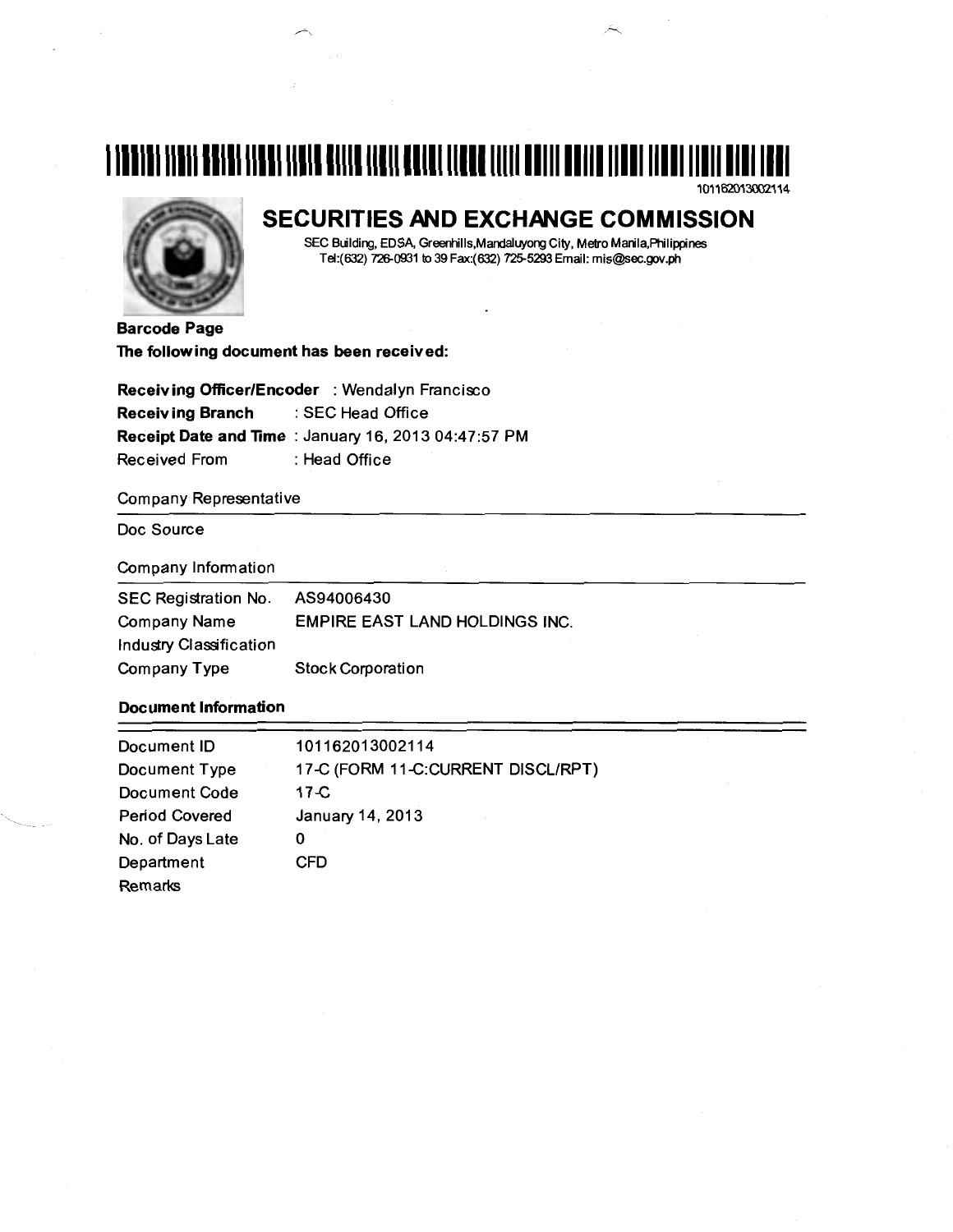#### **SECURITIES AND EXCHANGE COMMISSION**

#### **SEC FORM 17-C**

#### **CURRENT REPORT UNDER SECTION 17 OF THE SECURITIES REGULATION CODE AND SRC RULE 17.2(c) THEREUNDER**

- 1. **14 January 2013** Date of Report
- 2. SEC Identification No: **ASO94-006430** 3. BIR Tax Identification No : **003-942-108**
- 4. **EMPIRE EAST LAND HOLDINGS, INC.** Exact name of issuer as specified in its charter
- 5. **Metro Manila** Province, Country or other jurisdiction of incorporation or organization
- 6. (SEC Use Only) Industry Classification Code
- 7. **21st Floor, The World Centre 330 Sen. Gil J. Puyat Avenue Makati City, Philippines 1227** Address of principal office
- 8. **(632) 867-8351 to 59** Issuer's telephone number, including area code
- 9. Securities registered pursuant to Sections 8 and 12 of the SRC or Sections 4 and 8 of the RSA

Title of Class **Number of Shares of Common** Stock Outstanding

**Common 13,476,199,167** 

10. **Item 9 (b)**

In compliance with the conditions for the listing of shares to cover the 1:4 stock rights offering of Empire East Land Holdings, Inc. (the "Company"), the Company wishes to inform the Exchange that its Board of Directors has approved the reallocation of portions of the rights offer proceeds as follows:

| Amount of Proceeds | From                             | To     |
|--------------------|----------------------------------|--------|
| Php360M            | Pioneer Woodlands                | Kasara |
| Php70M             | San Lorenzo Place                |        |
| Php30M             | Landbanking<br>San Lorenzo Place |        |

The Company expects to finance the remaining construction cost of Pioneer Woodlands and San Lorenzo Place from internally generated funds, thus it is reallocating a total of Php460M from Pioneer Woodlands and San Lorenzo Place to The Rochester and Kasara condominium projects as well as to its land banking fund. The Board has also approved the acceleration of the timetable of disbursement of proceeds from 2014 to 2013 in order to fast track the construction of the covered condominium projects.

Attached is the amended work program for your reference.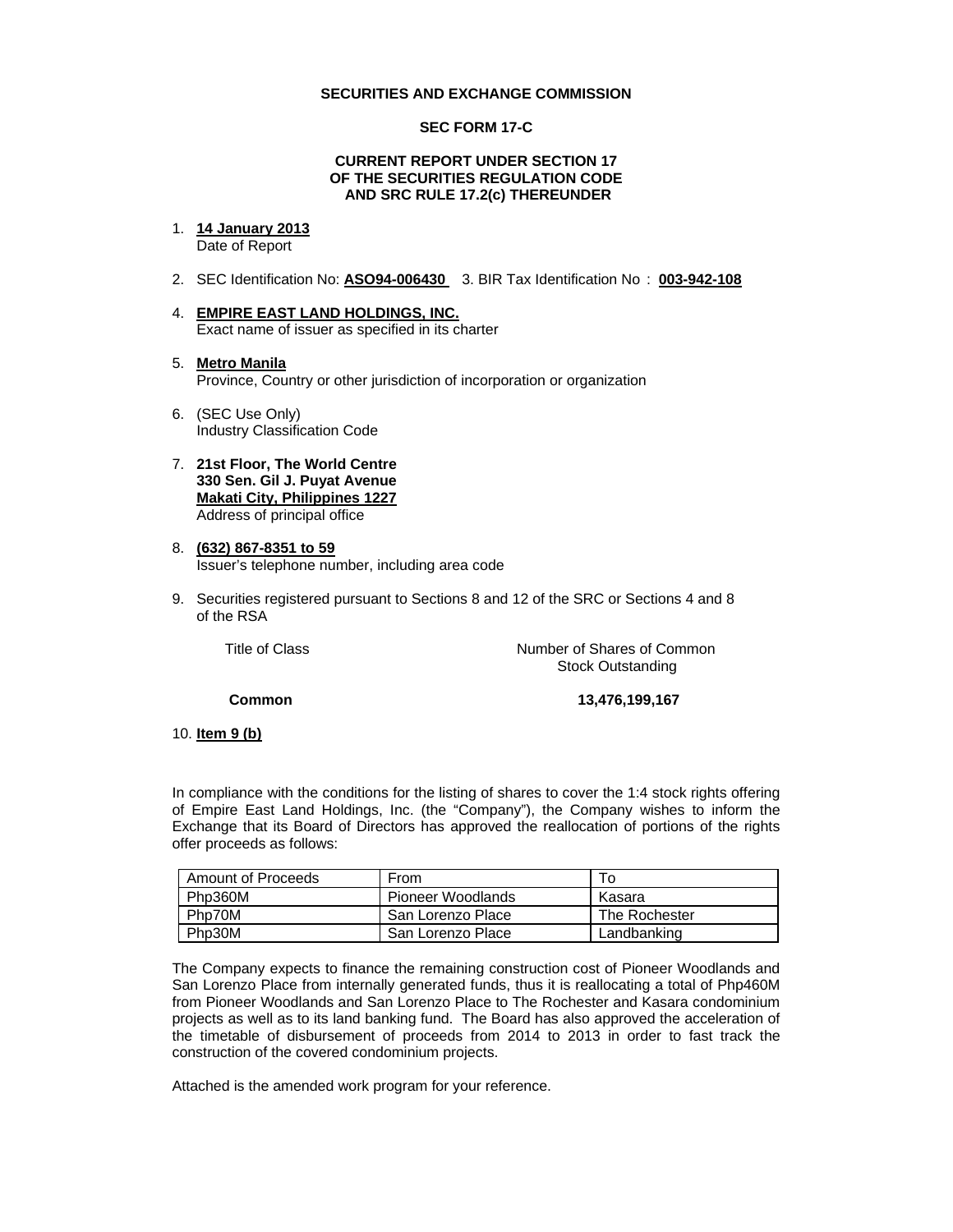#### **SIGNATURE**

Pursuant to the requirements of The Securities Regulation Code, the Issuer has duly caused this report to be signed on its behalf by the undersigned hereunto duly authorized.

## **EMPIRE EAST LAND HOLDINGS, INC.**

**By: By:** 

31 aug

 **EVELYN G. CACHO** Vice President for Finance and Corporate Information Officer January 14, 2013